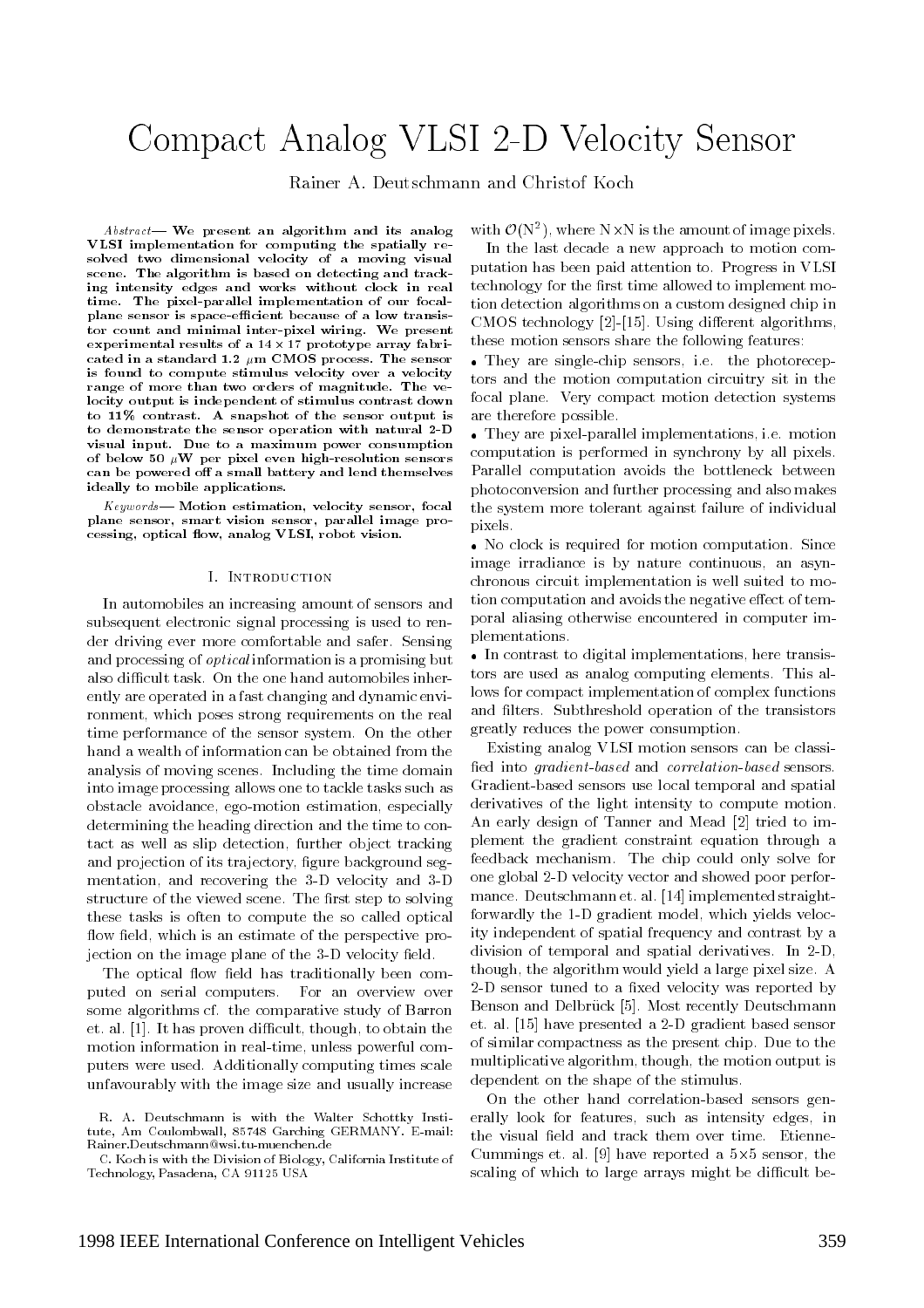cause the architecture is not fully parallel. In 1996 Kramer et. al. have introduced a powerful feature detector, namely a temporal edge detector based on which they developed three different 1-D velocity sensors [8],[10]. Their FS sensor might show the best overall performance to date, but no single chip 2-D sensor has been reported, partly because of algorithmic reasons, and partly because of a too large pixel size. Based on a similar feature extraction stage Deutschmann et. al. [12] have reported two more compact sensors that compute the direction-of-motion vector field in a 2-D array, but are not sensitive to stimulus velocity.

Along these lines we have developed the Facilitate and Compare (FC) sensor that we present in this paper. The FC sensor is the first fully pixel-parallel, focalplane analog VLSI velocity sensor that combines the above mentioned advantages of a monolithic CMOS integration with a robust 2-D operation and has the potential of pixel resolutions beyond 80-80 in a 1.2 m CMOS process. To the knowledge of the authors this is the first velocity sensor that requires only one communicating wire between every pair of neighbouring pixels, thus greatly reducing space-consuming inter-pixel wiring. wiring. The contract of the contract of the contract of the contract of the contract of the contract of the contract of the contract of the contract of the contract of the contract of the contract of the contract of the co

The paper is organised in the following way: In the next two sections we will introduce the motion algorithm and its analog VLSI implementation. In the following section we will present experimental results characterising the elementary motion detector; first the transit time output, then the output dependence on stimulus velocity, contrast and orientation. Finally we  $\cdots$  and  $\cdots$  are the entire  $\cdots$  of the entire  $\cdots$  contracts the entire  $\cdots$ prototype pixel array to give an intuitive impression of the sensor performance with real-world input.

#### II. ALGORITHM

Each pixel of the 2-D array consists of a photoreceptor, a feature detector, and, separately for X and Y direction, the motion computation circuitry. Since the X and Y components of the motion vector are computed independently, it is sufficient to subsequently describe the principle of operation in one spatial dimension.

The principle idea of the FC sensor is to measure the time it takes an image feature to travel between two adjacent pixels. This time will henceforth be called transit time. A feature detector which is sensitive to intensity edges is used in the FC sensor. Any other feature detector could be used instead. Using the correlation of events at two adjacent pixels is a concept  $\frac{1}{1}$ . already used in earlier designs [9], [10], [12] and is a special case of a correlation based method for motion computation. The FC sensor, though, implements a much simplied way of correlating events and naturally yields the transit time of the respective feature.

In Figure 1 two adjacent elementary motion detectors of the FC sensor are schematically displayed. Consider an intensity edge moving left to right. As the edge is detected at time  $t_A$  by the feature detector in



Fig. 1. Principle of operation of the FC sensor

the left pixel A, a signal  $U_A$  is initiated which starts at a certain value and subsequently decays over time. Similarly at the arrival of the edge at the second pixel B, an identical but time-delayed signal is initiated. In the comparison stage the difference  $U_B - U_A$  between those two signals is computed. Because of the linear decay of the signals, this difference is constant and a direct measure of the transit time  $\Delta t = t_B - t_A$  of the edge moving from pixel  $A$  to pixel  $B$ . For fast moving edges the transit time will be small whereas for slowly moving features the transit time will be large. In order to prevent null direction output during the time when the edge is moving between the two pixels, the transit time output is only allowed when both signals  $U_A$  and  $U_B$  are larger than zero. We therefore call these signals facilitation signals.

We will now discuss the output dependence of the FC sensor on the stimulus velocity  $v$ , c.f. Figure 2. We call the facilitation signal strength after initiation  $U_o$ , the time over which the signal decays  $\tau_{leak}$ , the time during which the transit time signal is reported (persistence time)  $\tau_{pt}$ , and the transit time itself  $\Delta t$ . Two ranges for  $\Delta t$  can be distinguished:

1. For inter-pixel transit times  $0 < \Delta t < \Delta t_{max}$  we

$$
\Delta U(t) = \Delta U =
$$
  
=  $U_0 - U_0 (1 - \Delta t / \tau_{leak}) =$   
=  $U_0 \Delta t / \tau_{leak}$  (1)

where  $t_{max}$  represents the longest time for which the difference  $U_B - U_A$  can be computed by the comparison circuit. We find that  $\Delta U$  is constant during  $\tau_{pt}$ ,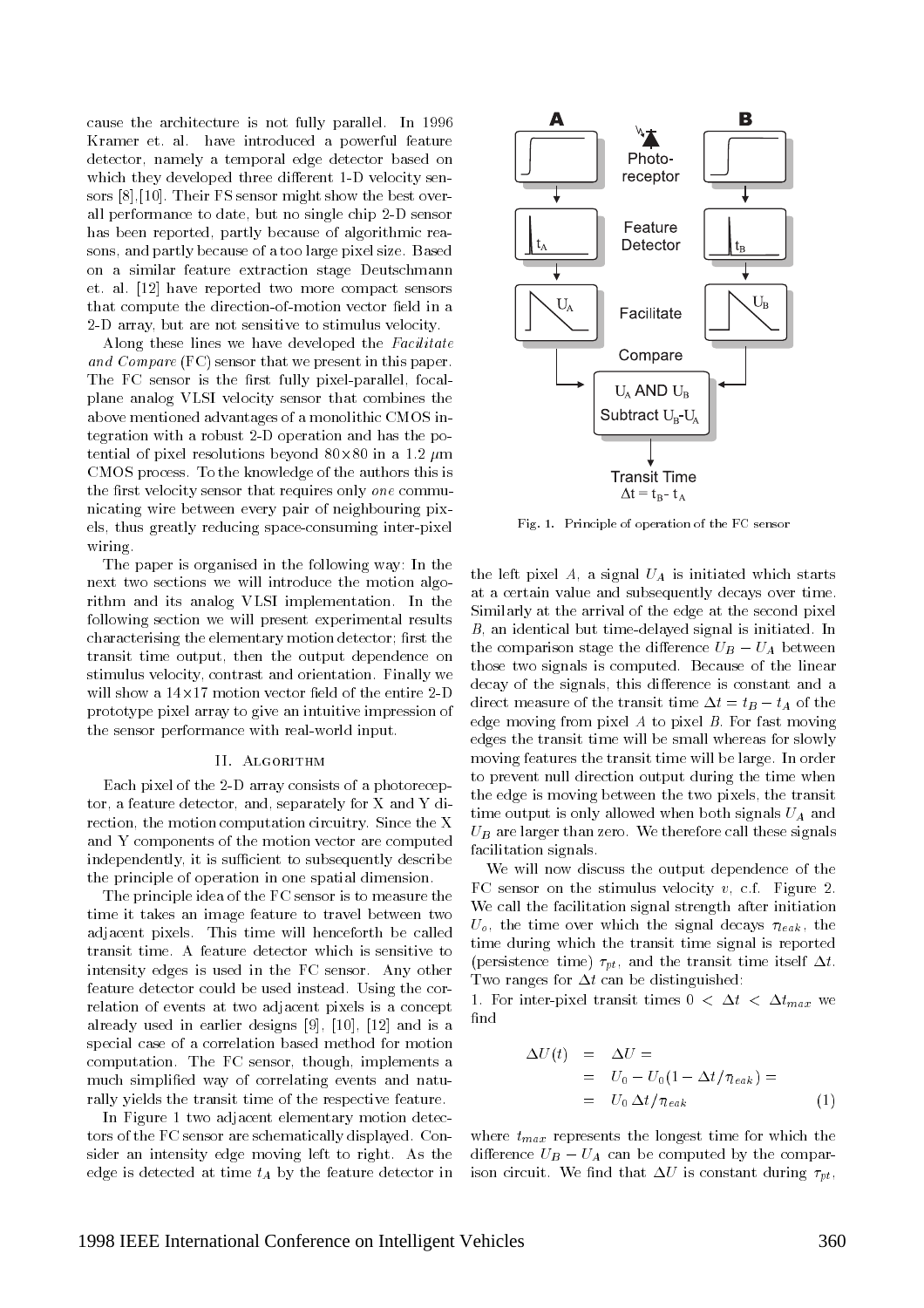proportional to the inter-pixel transit time  $\Delta t$  and thus inversely related to the stimulus velocity  $v$ :

$$
\Delta t = \frac{\Delta U}{U_o} \tau_{leak} \tag{2}
$$

$$
v = a/\Delta t = \frac{1}{\Delta U} \frac{a U_o}{\tau_{leak}} \tag{3}
$$

where a is the pixel spacing. The persistence time  $\tau_{nt}$ is given by

$$
\tau_{pt} = \tau_{leak} - \Delta t \approx \tau_{leak} \tag{4}
$$

because

$$
\Delta t \ll \tau_{leak}.\tag{5}
$$





Fig. 2. The facilitation signals  $U_A$  and  $U_B$  of two neighbouring pixels decay over time resulting in a difference signal  $\Delta U$ linear in the transit time  $\Delta t$  of a moving feature

2. For inter-pixel transit times  $\Delta t > \Delta t_{max}$  differences  $\Delta U > \Delta U_{max}$  produce a constant maximal output. This is to prevent the output to grow too large. In this velocity regime the persistence time of the constant output pulse

$$
\tau_{pt} = \tau_{leak} - \Delta t = \tau_{leak} - \frac{a}{v}
$$
 (6)

linearly decays with increasing transit time  $\Delta t$ . It follows that in the regime of very slow stimulus velocities the FC sensor pulse *width*  $\tau_{pt}$  codes inter pixel transit times and

$$
v = \frac{a}{\tau_{leak} - \tau_{pt}}\tag{7}
$$

If the stimulus moves so slow that the second pixel is reached after a time longer than the persistence time  $(\Delta t > \tau_{pt})$ , no output will be produced.

## III. Implementation

One pixel consists of a photoreceptor, a temporal edge detector, a facilitation circuit and a comparison circuit. The former three circuits are required only once per pixel even in a 2-D implementation. Solely the comparison circuit receives input from neighbouring pixels and is required separately for X and Y direction.



Fig. 3. The facilitation circuit is triggered by a voltage pulse  $U_{tb}$  from the temporal edge detector and generates a linearly decaying voltage signal  $U(t)$ .

We use the adaptive photoreceptor by Delbrück [16] to convert the incoming irradiance into a voltage signal. This CMOS compatible receptor works over 6 decades of illumination and has the desirable property to provide a continuous time output with low gain for static signals and high gain for dynamic signals.

The temporal edge detector (TED) [8] basically is a nonlinear temporal derivative circuit. It receives input from the photoreceptor and generates a short output voltage pulse for large enough negative illumination transients. Different from the design by Kramer et. al. we added to the output of the TED two coupled inverters in order to control the sensitivity of the TED and to obtain a digital output signal.

The facilitation circuit is shown in Figure 3. The inverted output of the TED  $U_{tb}$  is connected to transistor M1 such that capacitor C1 is charged up to  $V_{dd}$ when the TED responds with a pulse. The charge on the capacitor subsequently leaks off through transistor M2 such that the facilitation voltage  $U(t)$  linearly decays to GND within the time  $\tau_{leak}$ . The bias voltage  $n_{leak}$  allows to adjust the time  $\tau_{leak}$  and thus the time  $t_{max}$  which determines the velocity range to which the FC sensor is sensitive. A strong bias results in short leakage times. In this case the FC sensor will be maximally sensitive to fast stimulus velocities. Similarly for a weak bias the FC sensor will be able to distinguish slow velocities.

The comparison circuit (c.f. Figure 4) computes the difference between two facilitation voltages  $U_A$  and  $U_B$ and outputs a current linear in this difference only of both voltages are larger than a small threshold  $U_t \approx 0.7 V$ . The circuit consists of a five transistor transconductance amplier with additional two transistors M3 and M4 shutting it off when either one of the two facilitation voltages is below  $U_t$ , thus implementing a logical AND function. If both facilitation voltages are larger than  $U_t$  the output current of the comparison circuit is approximately given by

$$
I_{out} \approx I_0 \frac{U_B(t) - U_A(t)}{U_k} \tag{8}
$$

where  $U_k$  is a constant and  $I_0$  is a current defined by the bias voltage  $U_{diff}$ . The amplifier linear range of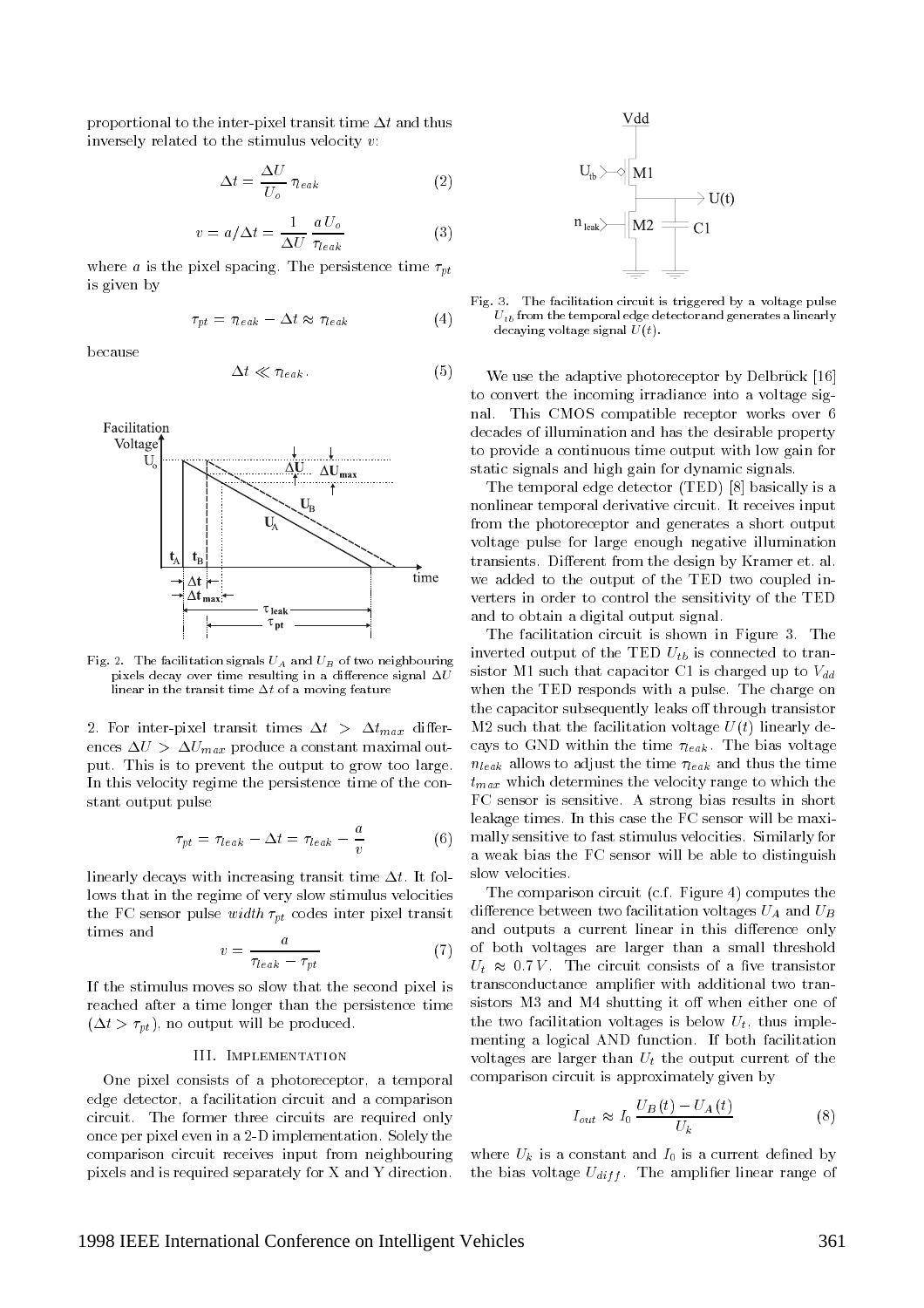

3.5 3 2.5 Transit Time Output [µA] Transit Time Output [µA] 2 1.5 1  $0.5$ 0 −0.5 0 50 100 150 200 100<br>Time [ms]

Fig. 5. Transit time output

Fig. 4. The comparison circuit takes as input two facilitation signals  $U_A$  and  $U_B$  and generates the transit time output  $I_{out}$ .

about 100 mV corresponds to  $\Delta U_{max}$  defined earlier. The persistence time  $\tau_{pr}$  of the current pulse  $I_{out}$  is determined by the leakage time of the facilitation voltages. Outside of this linear range the amplifier saturates and thus generates a constant maximal output current pulse  $I_{max}$  with decreasing persistence time  $\tau_{pt}$ for increasing stimulus transit time.

The FC sensor chip was fabricated in a standard  $1.2 \mu$ m double poly double metal N-well CMOS process. The chip size of our prototype is 2.2 mm-total mass and the resolution is 14-14-14. The pixels is pixels. The pixels is  $\mathcal{L}_1$ 109 metricia processors, one photography and a total original of a total photography to diode of areas in the capacitance in the second capacitance of the total capacitance of the total capacitance of 2.57 pF are used per pixel. The total power consumption of one pixel with  $V_{dd}$  at 5 V is 20  $\mu$ W at steady state and maximal 50  $\mu$ W during the output of a transit time vector.

## IV. Experimental Results

We are now characterising the elementary motion detector. For that purpose one representative pixel of the array was selected and its output  $I_{out}$  for one spatial dimension was monitored. A small video lens of focal length 8 mm was placed above the open chip carrier and at a distance of 25 cm gray bars printed on a white sheet of paper were moved in front of the sensor with a motor setup. The stimulus speed, its contrast and its orientation could be well controlled. Stimulus speeds are given as on-chip speeds in units of pixels/sec. Contrast is defined by the ratio of the difference over the sum of two illuminations.

# A. Transit time output

First we demonstrate the transit time output  $I_{out}$ generated as a response to stimuli moving in positive X direction, c.f. Figure 5. As expected from the discussion in Section II the output  $I_{out}$  is generated when the stimulus passes, then stays at a constant positive value for a fixed time  $(\tau_{pt})$ , and finally goes back to zero. For faster stimuli the pulse height of the output  $I_{out}$  is smaller, but the pulse width is always the same. In the second case for very slow velocities  $(\Delta t > t_{max})$ the pulse reaches a maximum height and the pulse width linearly decreases with increasing transit time (not shown here).

#### B. Velocity dependence

We now characterise the transit time output as a function of the stimulus velocity. Dark bars of 70% contrast were moved in front of the sensor in positive and negative X direction with speeds from 8 pixels/sec to 400 pixels/sec. For 20 consecutive stimulus presentations at every speed the transit time pulse height was recorded. It was found that for all speeds 100% of the stimulus presentations were detected by the sensor. In Figure 6 the mean and standard deviation of the inverse pulse height is plotted against the stimulus velocity. As predicted by Equation 3 a linear relationship between the inverse transit time output and the stimulus velocity is obtained for stimulus speeds between  $\pm 30$  pixels/sec and  $\pm 400$  pixels/sec. As expected for smaller velocities the inverse transit time pulse height becomes constant. According to Equation 7 in this regime the pulse *width* can be used to give information about the stimulus speed. In Figure 7 the data is shown together with the theoretical curve. Stimulus speeds down to 3 pixels/sec were correctly detected by the sensor.

An interesting feature of the FC sensor is that by virtue of the bias voltage  $n_{leak}$  the sensor can be optimally adjusted to the range of stimulus speeds that are expected. For example if the transit time pulse height is to be used,  $n_{leak}$  should be adjusted such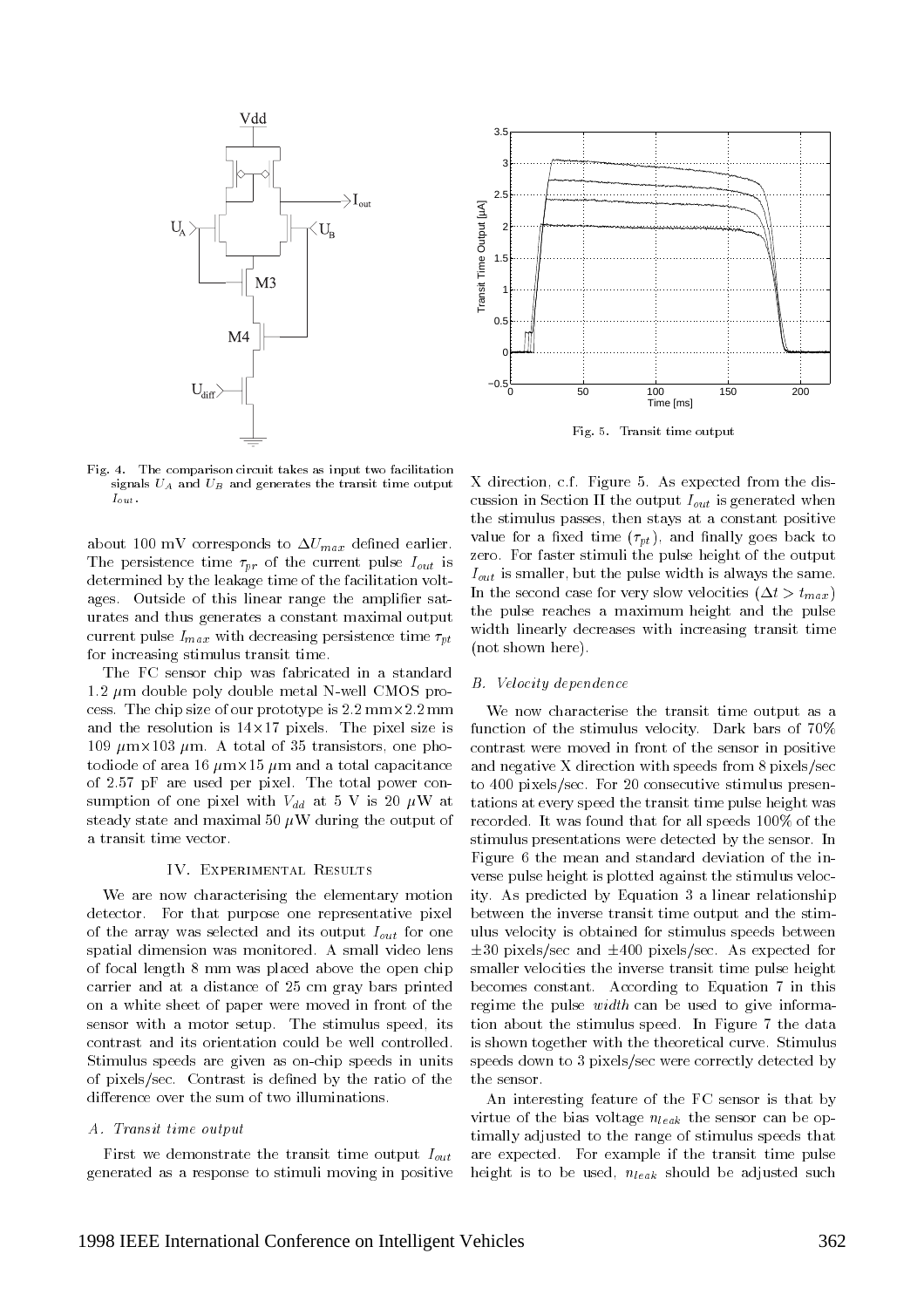

Fig. 6. Inverse transit time output for stimulus velocities between 8 and 400 pixels/sec



Fig. 7. Transit time pulse width output with theoretical fit

that the mean of all encountered stimulus velocities lies in the middle of the dynamic range of the FC sensor output. Automatically the persistence time is then adjusted as well. For predominantly slow stimulus velocities for example,  $n_{leak}$  should be small, resulting in a large  $\tau_{leak}$ . The sensor is then most sensitive to small stimulus speeds and the persistence time is long. For predominantly fast speeds the opposite is true.

## C. Contrast dependence

We have tested the FC sensor with stimuli of contrasts between 70% (black bar on white paper) and 4% (light gray on white) for various velocities. We have found that the FC sensor detects the stimulus with 100% reliability for contrasts down to 11%. In this range the mean transit time output is con-

stant, whereas its standard deviation increases towards smaller contrasts from 2% to 10%. The reason is that the appearance time of a low contrast edge can less reliably be detected by the temporal edge detector that unavoidably also amplifies noise, such as the 120 Hz flicker of AC lighting.

## D. Orientation tuning curve

It can be shown mathematically that two joint orthogonal pairs of pixels measuring transit time yield a vector whose length is inversely proportional to the stimulus velocity and whose orientation is normal the the local stimulus gradient. The resulting vector field thus is the inverse normal optical flow. We demonstrate that the FC sensor computes this type of flow field by using a bar stimulus of fixed velocity at orientations from 0 to 360 degrees. The transit time output for the X direction, shown in Figure 8, very well obeys the expected cosine law. The output in Y direction is phase shifted by 90 degrees.

## E. Sample flow field

The pixels of the FC sensor can be randomly accessed and the local transit time vector components as well as the local light intensity can be read out as bidirectional currents. We connected the FC sensor to a computer and displayed vector field and image as read from the chip. The frame rate of 42 Hz was limited by the speed of the display. In Figure 9 we show a snapshot as a hand was moved in front of the sensor. Most of the vectors point in the true direction of motion of the hand at an angle of 45 degrees. The so called aperture problem becomes apparent at the lo-